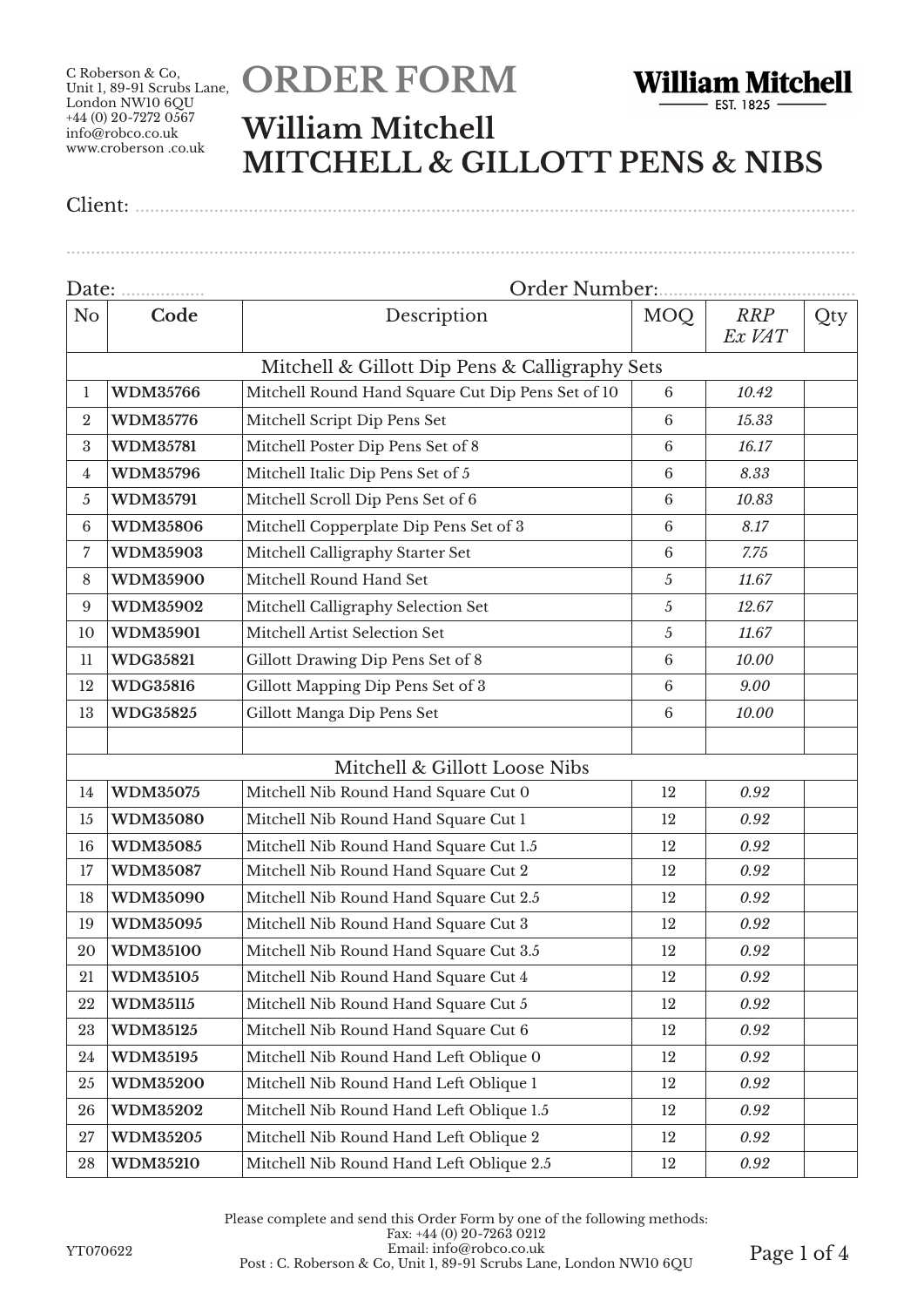# **ORDER FORM**



#### **William Mitchell MITCHELL & GILLOTT PENS & NIBS**

................................................................................................................................................................

Client: ..................................................................................................................................................

| N <sub>o</sub> | Code            | Description                              | <b>MOQ</b> | <b>RRP</b><br>Ex VAT | Qty |  |
|----------------|-----------------|------------------------------------------|------------|----------------------|-----|--|
|                |                 |                                          |            |                      |     |  |
| 29             | <b>WDM35215</b> | Mitchell Nib Round Hand Left Oblique 3   | 12         | 0.92                 |     |  |
| 30             | <b>WDM35220</b> | Mitchell Nib Round Hand Left Oblique 3.5 | 12         | 0.92                 |     |  |
| 31             | <b>WDM35225</b> | Mitchell Nib Round Hand Left Oblique 4   | 12         | 0.92                 |     |  |
| 32             | <b>WDM35235</b> | Mitchell Nib Round Hand Left Oblique 5   | 12         | 0.92                 |     |  |
| 33             | <b>WDM35245</b> | Mitchell Nib Round Hand Left Oblique 6   | 12         | 0.92                 |     |  |
| 34             | <b>WDR35250</b> | Mitchell Nib Round Hand Reservoir        | 12         | 0.75                 |     |  |
| 35             | <b>WDS35317</b> | Mitchell Nib Script Size 1/2             | 12         | 1.58                 |     |  |
| 36             | <b>WDS35320</b> | Mitchell Nib Script Size 0.75            | 12         | 1.58                 |     |  |
| 37             | <b>WDS35325</b> | Mitchell Nib Script Size 1               | 12         | 1.58                 |     |  |
| 38             | <b>WDS35330</b> | Mitchell Nib Script Size 1½              | 12         | 1.58                 |     |  |
| 39             | <b>WDS35335</b> | Mitchell Nib Script Size 2               | 12         | 1.58                 |     |  |
| 40             | <b>WDS35340</b> | Mitchell Nib Script Size 2½              | 12         | 1.58                 |     |  |
| 41             | <b>WDS35345</b> | Mitchell Nib Script Size 3               | 12         | 1.58                 |     |  |
| 42             | <b>WDS35350</b> | Mitchell Nib Script Size 3½              | 12         | 1.58                 |     |  |
| 43             | <b>WDS35355</b> | Mitchell Nib Script Size 4               | 12         | 1.58                 |     |  |
| 44             | <b>WDS35365</b> | Mitchell Nib Script Size 5               | 12         | 1.58                 |     |  |
| 45             | <b>WDS35375</b> | Mitchell Nib Poster Size L13             | 12         | 2.25                 |     |  |
| 46             | <b>WDS35380</b> | Mitchell Nib Poster Size L14             | 12         | 2.25                 |     |  |
| 47             | <b>WDS35385</b> | Mitchell Nib Poster Size L15             | 12         | 2.25                 |     |  |
| 48             | <b>WDS35390</b> | Mitchell Nib Poster Size L16             | 12         | 2.25                 |     |  |
| 49             | <b>WDS35395</b> | Mitchell Nib Poster Size L17             | 12         | $2.25\,$             |     |  |
| 50             | <b>WDS35400</b> | Mitchell Nib Poster Size L18             | 12         | 2.25                 |     |  |
| 51             | <b>WDS35405</b> | Mitchell Nib Poster Size L19             | 12         | 2.25                 |     |  |
| 52             | <b>WDS35410</b> | Mitchell Nib Poster Size L20             | 12         | 2.25                 |     |  |
| 53             | <b>WDS35645</b> | Mitchell Nib Scroll 10                   | 12         | 1.92                 |     |  |
| 54             | <b>WDS35650</b> | Mitchell Nib Scroll 20                   | 12         | 1.92                 |     |  |
| 55             | <b>WDS35655</b> | Mitchell Nib Scroll 30                   | 12         | 1.92                 |     |  |
| 56             | <b>WDS35660</b> | Mitchell Nib Scroll 40                   | 12         | 1.92                 |     |  |
| 57             | <b>WDS35665</b> | Mitchell Nib Scroll 50                   | 12         | 1.92                 |     |  |
| 58             | <b>WDS35670</b> | Mitchell Nib Scroll 60                   | 12         | 1.92                 |     |  |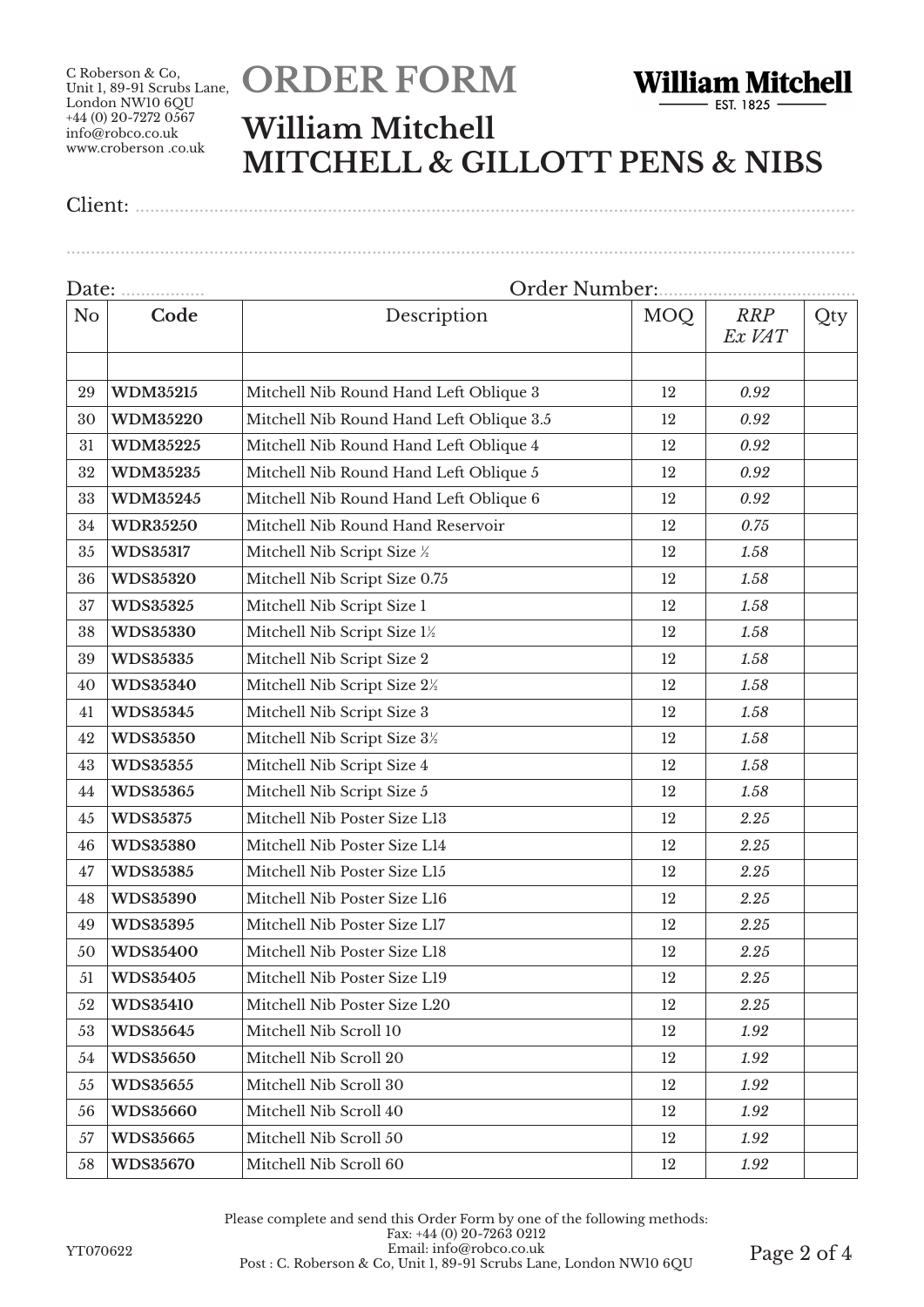# **ORDER FORM**



#### **William Mitchell MITCHELL & GILLOTT PENS & NIBS**

Client: ..................................................................................................................................................

................................................................................................................................................................

| No | Code            | Description                                     | MOQ          | <b>RRP</b><br>Ex VAT | Qty |  |
|----|-----------------|-------------------------------------------------|--------------|----------------------|-----|--|
|    |                 |                                                 |              |                      |     |  |
| 59 | <b>WDS35520</b> | Mitchell Nib Italic Size 1R                     | 12           | 0.92                 |     |  |
| 60 | <b>WDS35525</b> | Mitchell Nib Italic Size 2R                     | 12           | 0.92                 |     |  |
| 61 | <b>WDS35530</b> | Mitchell Nib Italic Size 3R                     | 12           | 0.92                 |     |  |
| 62 | <b>WDS35535</b> | Mitchell Nib Italic Size 4R                     | 12           | 0.92                 |     |  |
| 63 | <b>WDS35540</b> | Mitchell Nib Italic Size 5R                     | 12           | 0.92                 |     |  |
| 64 | <b>WDS35580</b> | Mitchell Nib Italic Left Oblique Size 1L        | 12           | 0.92                 |     |  |
| 65 | <b>WDS35585</b> | Mitchell Nib Italic Left Oblique Size 2L        | 12           | 0.92                 |     |  |
| 66 | <b>WDS35590</b> | Mitchell Nib Italic Left Oblique Size 3L        | 12           | 0.92                 |     |  |
| 67 | <b>WDS35595</b> | Mitchell Nib Italic Left Oblique Size 4L        | 12           | 0.92                 |     |  |
| 68 | <b>WDS35600</b> | Mitchell Nib Italic Left Oblique Size 5L        | 12           | 0.92                 |     |  |
| 69 | <b>WDG1290</b>  | Gillot Nib Supple and Sensitive 1290            | 12           | 1.00                 |     |  |
| 70 | <b>WDG170</b>   | Gillot Nib Drawing 170                          | 12           | 0.92                 |     |  |
| 71 | <b>WDG1950</b>  | Gillot Nib Sharp Crisp 1950                     | 12           | 1.00                 |     |  |
| 72 | <b>WDG290</b>   | Gillot Nib Fine Flexible 290                    | 12           | 0.92                 |     |  |
| 73 | <b>WDG291</b>   | Gillot Nib Extra Fine Delicate                  | 12           | 0.92                 |     |  |
| 74 | <b>WDG303</b>   | Gillot Nib Drawing 303                          | 12           | 0.92                 |     |  |
| 75 | <b>WDG404</b>   | Gillot Nib Sketching 404                        | 12           | 0.92                 |     |  |
| 76 | <b>WDG1068A</b> | Gillot Nib Very Strong and Firm 1068A           | 12           | 0.92                 |     |  |
| 77 | <b>WDG659</b>   | Gillot Nib Mapping 659                          | 12           | 1.00                 |     |  |
| 78 | <b>WDG850</b>   | Gillot Nib Mapping 850                          | 12           | 1.00                 |     |  |
| 79 | <b>WDG2788</b>  | Gillot Nib Mapping 2788                         | 12           | 1.00                 |     |  |
| 80 | <b>WDC35807</b> | Mitchell Nib Copperplate                        | 12           | 1.25                 |     |  |
| 81 | <b>WDM35831</b> | Mitchell Nib Post Office                        | 12           | 0.92                 |     |  |
|    |                 |                                                 |              |                      |     |  |
|    |                 | Pen Holders                                     |              |                      |     |  |
| 82 | <b>WDM35460</b> | Mitchell Nib Witch Pens 5 Asst Points + Holders | $\mathbf{1}$ | 3.25                 |     |  |
| 83 | <b>WDM35465</b> | Mitchell Nib Witch Pens Size 1 + Pen Holder     | 12           | 3.25                 |     |  |
| 84 | <b>WDM35470</b> | Mitchell Nib Witch Pens Size 2 + Pen Holder     | 12           | 3.25                 |     |  |
| 85 | <b>WDM35475</b> | Mitchell Nib Witch Pens Size 2.5 + Pen Holder   | 12           | 3.25                 |     |  |
| 86 | <b>WDM35480</b> | Mitchell Nib Witch Pens Size 3 + Pen Holder     | 12           | 3.25                 |     |  |

YT070622